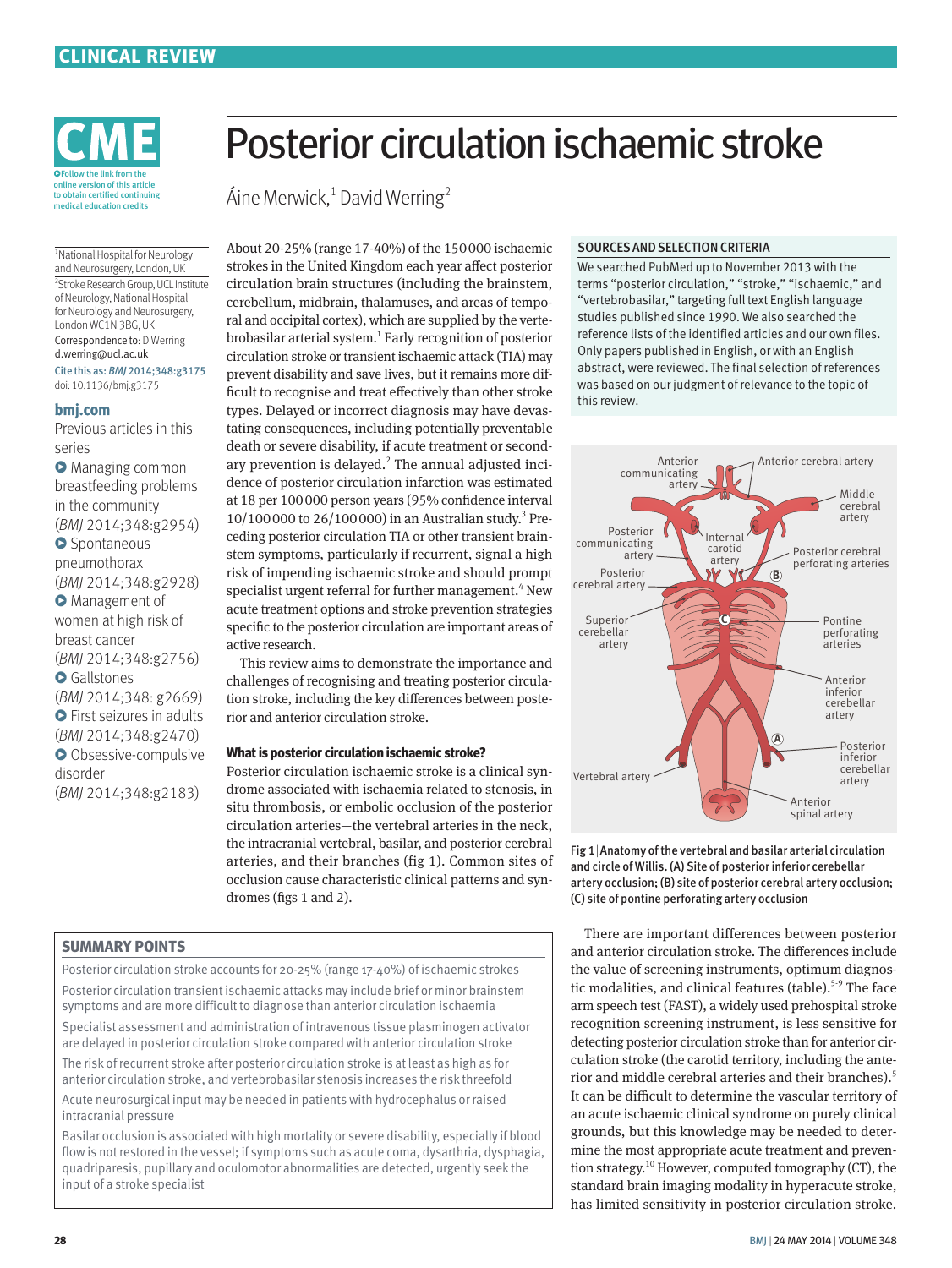Although in the past posterior circulation ischaemia was considered to have a lower recurrence risk than anterior circulation ischaemia, current data suggest that the risk is at least as high, if not higher.<sup>1</sup>

#### **What causes posterior circulation stroke?**

The most common causes of posterior circulation stroke are occlusion or embolism from large artery vertebrobasilar atherosclerosis or dissection, and embolism from the heart.<sup>11 12</sup> In a large US hospital registry study of 407 patients with posterior circulation stroke, embolism was the most common mechanism (40% of patients); large artery occlusive lesions caused haemodynamic brain ischaemia in 32%; and the remainder of strokes were attributed to in situ small vessel occlusion, other identified mechanisms, or unknown causes.<sup>12</sup> Of the strokes attributed to embolism 24% had cardiac source, 14% were caused by to artery-to-artery embolism, and 2% had multiple sources of potential embolism.<sup>12</sup> Recent population based and hospital observational studies have shown a threefold increased risk of stroke after posterior circulation TIA or minor stroke in patients with symptomatic vertebrobasilar stenosis than in those without stenosis.<sup>6 13 14</sup> Dissection of the extracranial vertebral artery is also an important cause of stroke, especially in young patients; it may be painless and usually occurs without a clear history of trauma. In a systematic review of vertebral artery dissection the most common symptoms were dizziness or vertigo (58%), headache (51%), and neck pain (46%). The annual incidence of spontaneous vertebral artery dissection is estimated at 1-1.5 per 100000 per year.<sup>15</sup> Less common causes



Fig 2|Imaging findings associated with the sites of occlusion shown in fig 1. (A) Full right posterior inferior cerebellar artery territory infarct (arrow) shown on T2 weighted magnetic resonance imaging (MRI); (B) acute right posterior cerebral artery territory infarct (arrow) shown on diffusion weighted MRI; (C ) acute bilateral pontine infarction (arrow) as a result of acute basilar occlusion shown on diffusion weighted MRI; (D) axial computed tomography scan showing bright (hyperdense) region (arrow) consistent with an acute basilar thrombus

include vasculitis and dolichoectasia (elongation and tortuosity) of the vertebral and basilar arteries. In younger people, dolichoectasia may be a clue to Fabry's disease, a rare X linked inherited multisystem lysosomal storage disorder.<sup>16</sup>

| Comparison of anterior and posterior circulation is chaemic stroke <sup>5-9</sup>                        |                                                                                                                                                                                                                            |                                                                                                                               |
|----------------------------------------------------------------------------------------------------------|----------------------------------------------------------------------------------------------------------------------------------------------------------------------------------------------------------------------------|-------------------------------------------------------------------------------------------------------------------------------|
| <b>Aspects</b>                                                                                           | Anterior circulation (carotid territory)                                                                                                                                                                                   | Posterior circulation (vertebrobasilar territory)                                                                             |
| <b>Clinical recognition tools</b>                                                                        |                                                                                                                                                                                                                            |                                                                                                                               |
| Prehospital triage tools and scores, such as FAST*                                                       | High sensitivity: >90%                                                                                                                                                                                                     | Moderate sensitivity: ~60%                                                                                                    |
| Imaging                                                                                                  |                                                                                                                                                                                                                            |                                                                                                                               |
| Computed tomography                                                                                      | Moderate sensitivity                                                                                                                                                                                                       | Poor sensitivity                                                                                                              |
| Magnetic resonance imaging                                                                               | Very good to excellent sensitivity (>95%)                                                                                                                                                                                  | Very good sensitivity (>80%)                                                                                                  |
| Clinical featurest                                                                                       |                                                                                                                                                                                                                            |                                                                                                                               |
| Isolated hemianopia                                                                                      | $\begin{array}{c} + \end{array}$                                                                                                                                                                                           | $^{++}$                                                                                                                       |
| Quadrantanopia                                                                                           |                                                                                                                                                                                                                            | $\begin{array}{c} + \end{array}$                                                                                              |
| Pupil abnormalities                                                                                      | + (Horner's syndrome)                                                                                                                                                                                                      | +++ (may be bilateral)                                                                                                        |
| Diplopia                                                                                                 |                                                                                                                                                                                                                            | $^{+++}$                                                                                                                      |
| Focal (unilateral) sensorimotor                                                                          | $^{+++}$                                                                                                                                                                                                                   | $^{++}$                                                                                                                       |
| Bilateral sensorimotor                                                                                   |                                                                                                                                                                                                                            | $^{+++}$                                                                                                                      |
| Unsteadiness/ataxia                                                                                      | $\! + \!\!\!\!$                                                                                                                                                                                                            | $^{++}$                                                                                                                       |
| Vertigo                                                                                                  | $\pm$                                                                                                                                                                                                                      | $^{+++}$                                                                                                                      |
| Dysarthria                                                                                               | $+ +$                                                                                                                                                                                                                      | $+ +$                                                                                                                         |
| Dysphasia                                                                                                | $^{+++}$                                                                                                                                                                                                                   | + (thalamic infarcts)                                                                                                         |
| Coma                                                                                                     | $\begin{array}{c} + \end{array}$                                                                                                                                                                                           | $^{+++}$                                                                                                                      |
|                                                                                                          | Coma unusual, unless there is mass effect and raised intracranial pressure<br>(for example, as a result of large middle cerebral artery stroke); rare as an<br>initial hyperacute presenting symptom; somnolence may occur | Coma well recognised in thalamic and brainstem ischaemia and<br>may be an acute presenting symptom                            |
| Acute management                                                                                         |                                                                                                                                                                                                                            |                                                                                                                               |
| Intravenous tissue plasminogen activator time window<br>(h)                                              | 4.5                                                                                                                                                                                                                        | 4.5 (but used up to 24 in basilar occlusion)                                                                                  |
| Endovascular treatment                                                                                   | Benefit not proved                                                                                                                                                                                                         | Benefit not proved but often considered for basilar occlusion,<br>especially if it has not responded to intravenous treatment |
| Neurosurgical intervention                                                                               | Hemicraniectomy indicated for malignant middle cerebral artery<br>syndrome                                                                                                                                                 | External ventricular drainage or posterior decompression<br>indicated for hydrocephalus in acute infarction with mass effect  |
| Stroke risk in symptomatic large vessel disease by 90<br>days after transient ischaemic attack or stroke | 18%                                                                                                                                                                                                                        | Almost 25%                                                                                                                    |

\*FAST=face arm speech test.

†Scores represent the estimated relative likelihood of each symptom being present in anterior and posterior circulation ischaemic stroke.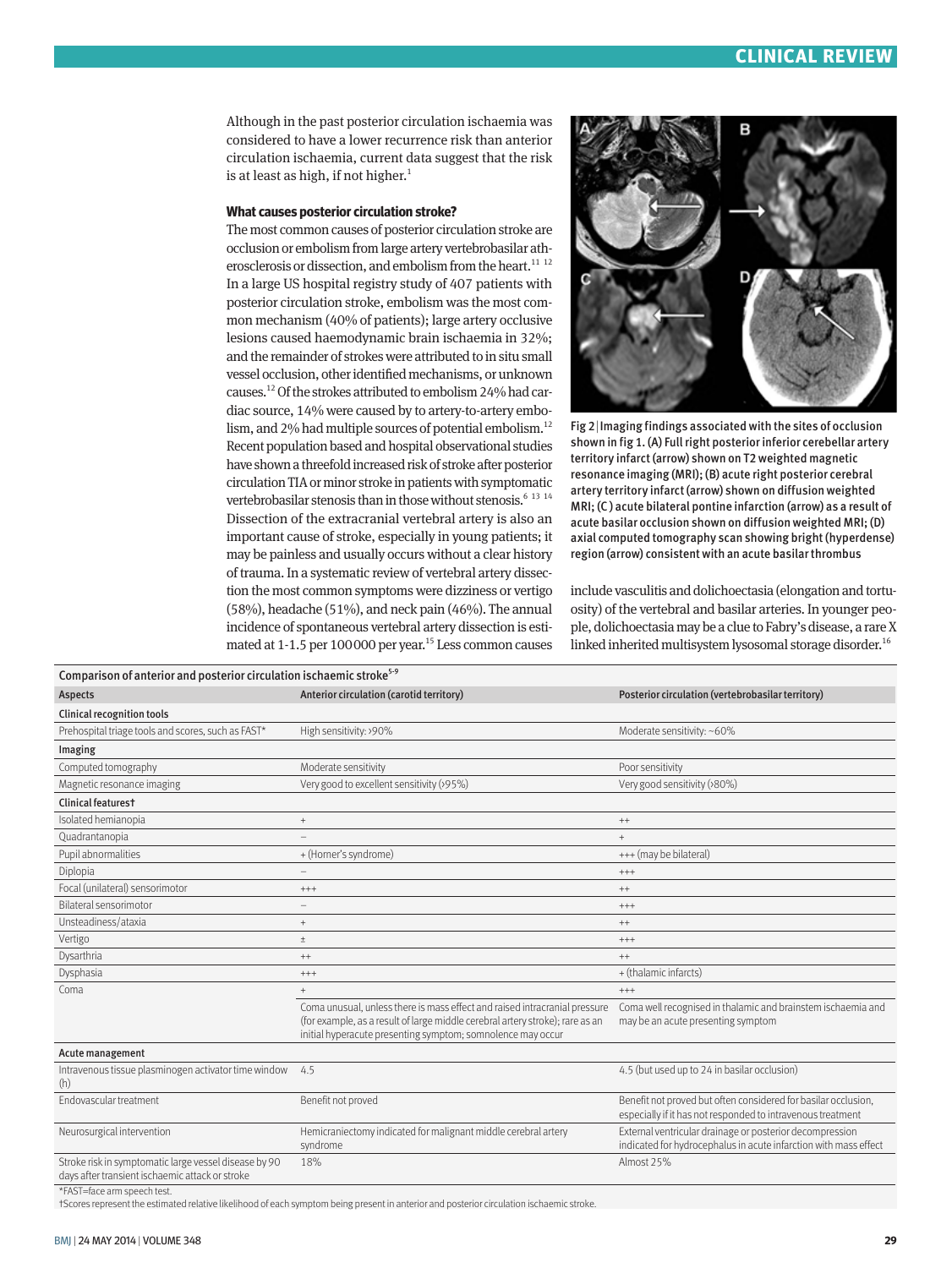#### Box 1 |Common symptoms seen in posterior circulation ischaemia

Motor deficits (weakness, clumsiness, or paralysis of any combination of arms and legs, up to quadriplegia, sometimes changing from one side to another in different attacks $)^{1}$ 

"Crossed" syndromes, consisting of ipsilateral cranial nerve dysfunction and contralateral long motor or sensory tract dysfunction are highly characteristic of posterior circulation stroke<sup>18</sup>

Sensory deficits (numbness, including loss of sensation or paraesthesia in any combination of extremities, sometimes including all four limbs or both sides of the face or mouth) Homonymous hemianopia—a visual field defect affecting

either the two right or the two left halves of the visual fields of both eyes

Ataxia, imbalance, unsteadiness, or disequilibrium

Vertigo, with or without nausea and vomiting

Diplopia as a result of ophthalmoplegia

Dysphagia or dysarthria

Isolated reduced level of consciousness is not a typical stroke symptom but can result from bilateral thalamic or brainstem ischaemia (especially from rostral basilar artery occlusion)

Similar to other forms of cerebrovascular and cardiovas ‑ cular disease, the risk factors for posterior circulation strokes include hypertension, smoking, hypercholesterolaemia, atrial fibrillation, and coronary artery disease.

## **What are the clinical symptoms and signs of posterior circulation ischaemia?**

Posterior circulation ischaemia can be challenging to recognise, particularly in patients with a TIA, which may have resolved by the time of presentation. However, there are some characteristic clinical patterns (box 1).

Because the posterior circulation supplies the brainstem, cerebellum, and occipital cortex, symptoms often include dizziness, diplopia, dysarthria, dysphagia, disequilibrium, ataxia, and visual field deficits. Acute onset "crossed" deficits—cranial nerve territory symptoms on one side and sensory or motor deficits of the opposite arm and leg—are virtually diagnostic of posterior circulation ischaemia.<sup>7</sup> In a large single centre observational study of 407 patients, the most common posterior circulation symptoms were diz ‑ ziness (47%), unilateral limb weakness (41%), dysarthria (31%), headache (28%), and nausea or vomiting (27%). The most common signs were unilateral limb weakness (38%), gait ataxia (31%), unilateral limb ataxia (30%), dysarthria  $(28%)$ , and nystagmus  $(24%)$ .<sup>18</sup>

In practice it can be difficult to distinguish between poste ‑ rior and anterior circulation stroke because some common syndromes (such as hemiparesis) are not specific for one or the other (table).<sup>7</sup> <sup>10</sup>

Vertigo (a feeling of true movement relative to the envi ‑ ronment) and "dizziness" are common symptoms in general practice and the emergency room and present a particular challenge.19 It is crucial to elicit exactly what a patient means by dizziness (true feeling of rotation, dissociation between the patient and the environment, or presyncopal symptoms). Urgently refer all patients with acute vertigo and any other focal neurological symptoms for specialist assessment.

## **Which other disorders can mimic posterior circulation ischaemic stroke?**

Acute peripheral vestibular dysfunction can mimic stroke in general practice or the emergency department. It typically causes isolated vertigo with no other brainstem symptoms or signs and is more common than stroke. The head impulse or Dix-Hallpike tests may help in the diagnosis of peripheral vestibular disturbance.<sup>19</sup> Acute intracranial haemorrhage, subarachnoid haemorrhage, and tumour can mimic ischae ‑ mic stroke, further highlighting the importance of prompt imaging. Basilar migraine, which may have aura features including vertigo and diplopia, as well as severe occipital headache, can resemble acute stroke, and should always be excluded, especially if it is the patient's first presentation.<sup>21</sup>

Toxic or metabolic disturbances may initially present with features resembling cerebrovascular disease. These include drugs of misuse or prescribed drugs (such as anti ‑ convulsants), hypoglycaemia, central pontine myelinolysis, and post -infectious disorders, such as antibody associated disorders (for example, Miller Fisher syndrome, which causes ophthalmoplegia, ataxia, and areflexia). $^{21}$ 

Posterior reversible encephalopathy syndrome can cause posterior circulation ischaemia, which results in visual dis ‑ turbance, seizures, and other focal symptoms. This syndrome has a predilection for the posterior circulation and is usually associated with hypertension.

# **Which clinical syndromes are caused by posterior circulation stroke?**

Although ischaemia can occur anywhere in the vertebro ‑ basilar territory, a large registry study from the United States suggested that infarcts most often include the distal territory (rostral brainstem, superior cerebellum, occipital and tempo ‑ ral lobes).12 Several posterior circulation clinical syndromes are highly localising and are important for all doctors who look after acute stroke patients to recognise (fig 2; box 2, see bmj.com).

## **How is posterior circulation ischaemic stroke diagnosed?**

The diagnosis of posterior circulation ischaemic stroke is based on rapidly developing clinical signs of focal (or occa ‑ sionally global) disturbance of cerebral function, with no apparent cause other than that of vascular origin. $24$ 

An index of suspicion for posterior circulation stroke should be maintained in patients presenting with acute neurological symptoms. In the initial assessment phase it is important to establish the onset and tempo of symptoms and establish whether the patient has experienced typical or characteristic posterior circulation stroke symptoms such as acute diplopia, visual field disturbance, or swallowing difficulties.

Diagnostic tools such as the recognition of stroke in the emergency room (ROSIER) scale may help medical staff in the emergency department rapidly recognise acute stroke because this tool includes assessment of visual fields.<sup>25</sup>

Posterior circulation stroke is diagnosed on the basis of history and clinical examination, assisted by imaging. Assessment by a specialist stroke team with admission to a stroke unit is the optimum approach. Assessment in the emergency department for homonymous visual field deficits; eye movement abnormalities (including simple labyrinthine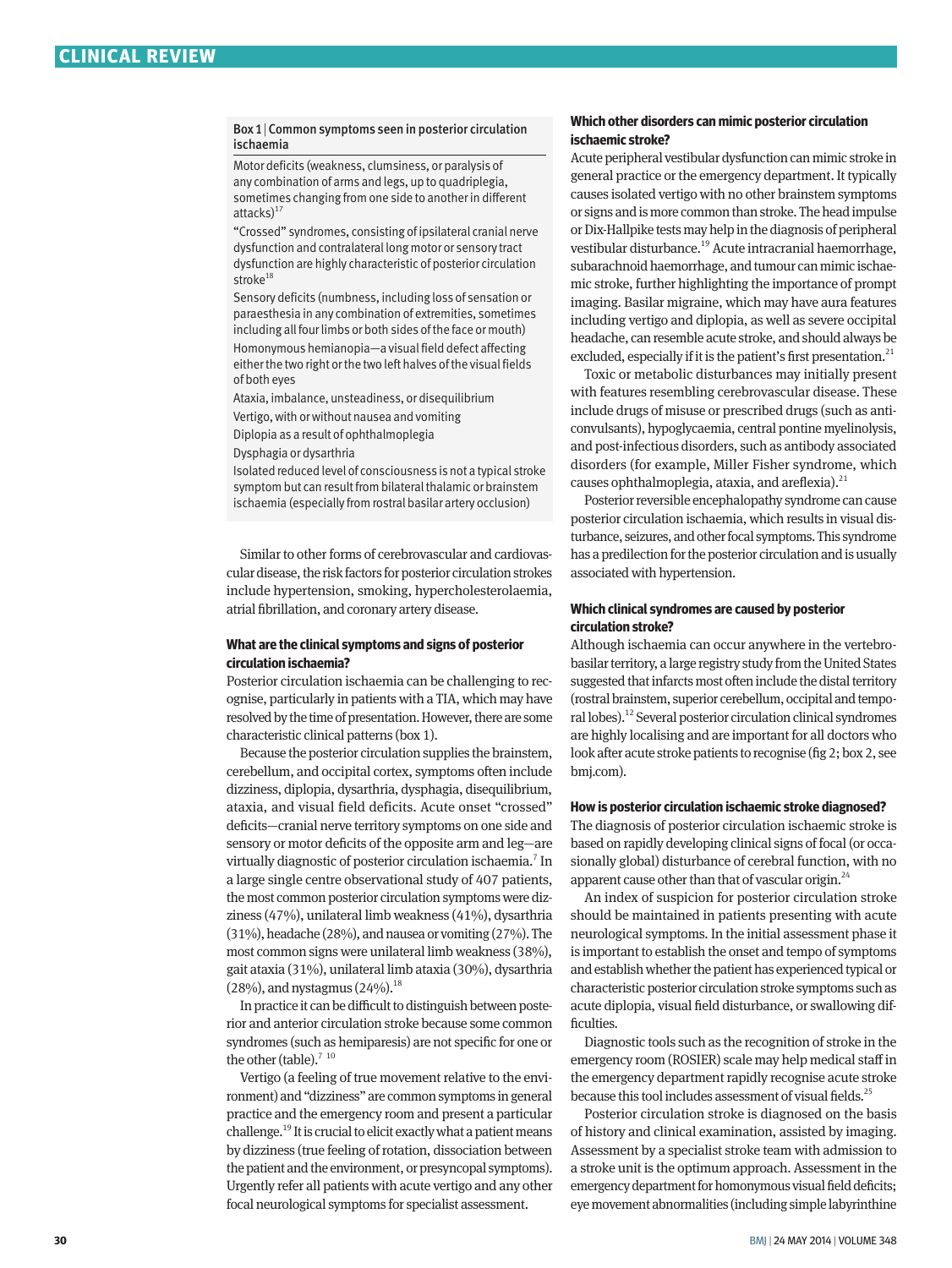#### TIPS FOR NON-SPECIALISTS

Careful history taking is needed to identify patients with posterior circulation stroke, who may present with recurrent, stuttering, or progressive symptoms, which may include altered level of awareness (not a typical stroke symptom but seen in bilateral thalamic ischaemia)

Clinical signs that may help identify a posterior circulation stroke include the presence of homonymous visual field deficits, eye movement abnormalities, Horner's syndrome, or gait ataxia

Previously ambulant patients with acute focal neurological symptoms leading to acute loss of balance should never be discharged without ensuring they can walk if stroke is a possible explanation. Always consider a posterior circulation stroke if a patient is uncharacteristically disabled for the amount of alcohol reportedly consumed Investigate posterior circulation transient ischaemic attack symptoms urgently to avoid preventable disability or death. Use rapid access transient ischaemic attack services or stroke specialist assessment if available, and use magnetic resonance imaging in the acute phase, especially if the diagnosis is unclear, because this modality has high sensitivity for identifying ischaemic lesions

Consider transferring patients at risk of deterioration in the acute phase of posterior circulation ischaemic stroke to a neuroscience centre because they may need urgent neurosurgery for mass effect or hydrocephalus

> tests such as the head thrust/impulse test (http://content.lib. utah.edu/cdm/singleitem/collection/ehsl-dent/id/6)); and looking for Horner's syndrome (ptosis, small pupil (miosis), and anhydrosis on the same side), bilateral small or fixed pupils, and ataxia may aid early diagnosis.<sup>18</sup> <sup>19</sup>

> All cases of suspected stroke require urgent brain imaging with CT or magnetic resonance imaging (MRI) to exclude haemorrhage. If a patient is a candidate for thrombolysis therapy, brain and vessel imaging with a technique such as CT angiography is essential to identify basilar artery occlusion. It should be performed without delay, because minimising the time between stroke onset and the start of thrombolysis is associated with a good outcome.

> Current international guidelines recommend MRI for assessing TIA, including those in the posterior circulation. It can help diagnose disorders that mimic stroke and TIA, can help verify vascular territory, and diffusion weighted imaging abnormalities independently predict early stroke risk after TIA.29 30 MRI provides the greatest diagnostic yield when performed as soon as possible (certainly within a few days) of symptom onset, especially in minor stroke or TIA.<sup>31</sup> To help differentiate stroke from rare mimic disorders, such as encephalitis, further investigation with lumbar puncture (if no clinical or radiological contraindications are present) may be necessary if fever or atypical imaging features are identified.

#### **How is posterior circulation stroke managed?**

Similar to other stroke and acute neurological emergencies, stabilisation and resuscitation of patients with acute phase posterior circulation stroke are crucial. Careful assessment of airway, breathing, and circulation is also crucial before transfer in patients who may be at risk of deterioration during inter-hospital transportation, with input from an anaesthetics team if indicated.

#### Thrombolysis

The large ECASS3 randomised controlled trial found that intravenous tissue-type plasminogen activator (tPA) may be used in patients with posterior circulation stroke who meet the eligibility criteria, within 4.5 hours of symptom onset.<sup>32</sup> Results from randomised controlled trials in ischaemic stroke showed that intravenous alteplase (recombinant tPA) improves functional outcome using the modified Rankin score (a functional outcome score) at three months. Unfortunately, specialist assessment and intravenous administration of tPA are slower in patients with posterior circulation stroke compared with those with anterior circulation stroke, probably because of delayed or missed diagnosis.<sup>33</sup> <sup>34</sup> Case series have shown prolonged door to needle time in patients with posterior circulation stroke; one observational study of 237 patients showed a mean time of 156.2 min (standard deviation 23.2) in the posterior circulation group versus 141.1 min (30.7) in the anterior circulation group;  $P=0.01$ .<sup>33</sup> Another study showed a prolonged door to needle time, but no prolonged stroke specialist to needle time.<sup>34</sup>

As with anterior circulation events, the administration of tPA in the posterior circulation carries a risk of haemorrhage, anaphylaxis, or angio-oedema. On the basis of its licence for use, contraindications to tPA include any intracerebral haemorrhage, known or suspected central nervous system lesion with high likelihood of haemorrhage after tPA (such as brain tumour, abscess, vascular malformation, aneurysm, contusion, or endocarditis), and clinical presentation suggestive of subarachnoid haemorrhage even with normal CT results. Other contraindications are uncontrolled hypertension (systolic blood pressure >180 mm Hg or diastolic blood pressure >110 mm Hg at start of tPA treatment), history of intrac‑ ranial haemorrhage, active internal bleeding, fracture, acute trauma, stroke, serious head trauma, intracranial or intraspinal surgery in past three months, or bleeding disorder. $32$ 

#### Acute endovascular therapy

Acute endovascular therapy (intra-arterial clot removal or lysis) has been used in acute basilar occlusion because of the high likelihood of death or severe disability in the absence of recanalisation.35‑37 Evidence from a systematic review of published case series reporting the outcome of basilar artery occlusion after intravenous or intra-arterial thrombolysis showed that only 2% of 420 patients had a good outcome in the absence of basilar artery recanalisation.<sup>38</sup> However, intraarterial therapy has not been proved to be of benefit. In a large international registry study of 592 patients with basilar occlusion, no significant difference was detected in outcome, as defined by modified Rankin score at one month after intravenous versus intra-arterial therapy.<sup>35</sup> Data from the Basilar Artery International Cooperation Study BASIC registry found similar outcomes in 347 patients with a severe deficit (coma, locked-in syndrome, or tetraplegia) when treated with intraarterial thrombolysis or intravenous thrombolysis (relative risk 1.06, 95% confidence interval 0.91 to 1.22).<sup>35</sup> An ongoing randomised controlled trial is investigating the value of early intra-arterial therapy in basilar occlusion (www.basicstrial.com).

The time window for treatment for basilar occlusion may be longer than for other stroke types, and although treatment within 4.5 hours is desirable, it may be reasonable to consider treatment (intravenous or endovascular) up to 24 hours from onset.<sup>39</sup> The usefulness of emergency angioplasty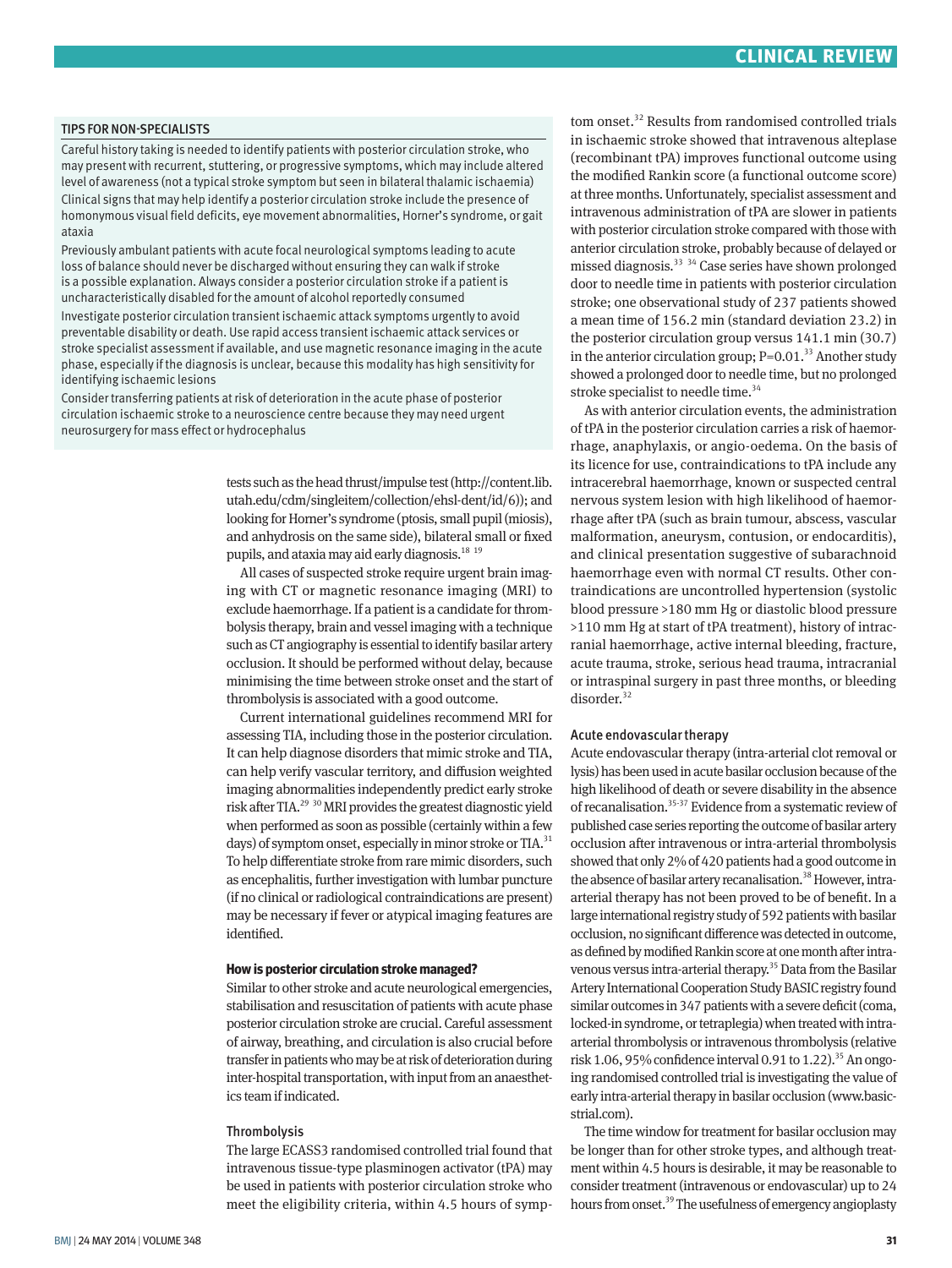# **CLINICAL REVIEW**

## ADDITIONAL EDUCATIONAL RESOURCES

Resources for healthcare professionals

European Stroke Organisation (www.eso-stroke.org)

—Useful source of European stroke guidelines (free, registration not required) Virtual Stroke University (www.stroke-university.com)

—Useful source of expert lectures on all aspects of stroke (free, registration not required)

Internet Stroke Centre (www.strokecenter.org/professionals)

—Independent source of educational and clinical trial information (free, registration not required)

Royal College of Physicians (www.rcplondon.ac.uk/resources/stroke-guidelines) —UK national clinical guidelines for stroke (free, registration not needed)

American Heart Association (http://stroke.ahajournals.org/content/44/3/870) —Guidelines for the early management of patients with acute ischemic stroke (free, registration not needed)

#### Resources for patients

Stroke Association (www.stroke.org.uk)

—Important source of information about stroke for patients and carers; provides an online patient forum

National Institute for Health Research Stroke (www.crn.nihr.ac.uk/focus\_on/stroke) —Research information

UK Stroke Forum (www.ukstrokeforum.org)

—A coalition of more than 30 organisations committed to improving stroke care in the UK Bauby J-D. The diving bell and the butterfly: a memoir of life in death. Random House, 1997. Autobiographical short book written by a journalist using his eye movements to communicate his account of life after he had a pontine stroke that caused quadriparesis, leaving him "locked in" ARNI Institute (www.arni.uk.com/)

—Focuses on functional rehabilitation and exercise training after stroke

Different Strokes (www.differentstrokes.co.uk)

—A charity specifically for young patients with stroke

or stenting of the extracranial vertebral arteries in unselected patients is not yet well established.39

#### Neurosurgery

Neurosurgical intervention (including external ventricular drainage or decompression) may be lifesaving in large volume cerebellar infarction with falling level of consciousness attributable to raised intracranial pressure or acute hydrocephalus.<sup>41-43</sup> A large infarction of the cerebellum is often followed by delayed swelling. Although the early symptoms may be limited to impaired function of the cerebellum, oedema can cause brain stem compression and can rapidly progress to loss of brain stem function. Emergency posterior fossa decompression with partial removal of the infarcted tissue may be lifesaving. However, data come from case series—evidence from randomised controlled trials is lacking. In a case series of 52 patients with space occupying cerebellar infarction defined by computed tomographic criteria, 39 patients developed signs of brain stem compression and 41 developed a disturbance of consciousness.<sup>42</sup> Twenty one of the patients with decompressive surgery who were in an advanced clinical state (stuporous or comatose with posturing and cardiovascular or respiratory instability) before surgery were reported to recover well, compared with none of the patients who did not have surgery.<sup>42</sup>

# **Which investigations are needed after treatment of posterior circulation stroke?**

Identification of the underlying mechanism or risk factors is an important aspect of stroke prevention because it has implications for optimum preventive treatment—such as anticoagulation for atrial fibrillation. Therefore, general

and cardiac investigations recommended by international stroke guidelines should be carried out to help identify modifiable risk factors and guide secondary prevention strategies. Tests include electrocardiography, renal and liver function tests, full blood count including platelets, and the measurement of glucose, lipids, serum electrolytes, prothrombin time, international normalised ratio, and activated partial thromboplastin time.<sup>29 43</sup>  $44$ 

Some stroke patterns, specifically isolated posterior cerebral artery infarction and top of the basilar syndrome, are often associated with cardioembolism—more than 40% of posterior cerebral artery infarcts were attributed to a cardioembolic mechanism in the New England registry. These clinical syndromes therefore merit detailed assessment for a cardioembolic source including atrial fibrillation through cardiac rhythm monitoring.<sup>12</sup> Prolonged monitoring (with a prolonged ambulatory tape or an implantable device) increases the rate of detecting atrial fibrillation in patients in whom no other stroke mechanism or risk factor is identified but a cardioembolic source is suspected.<sup>45</sup> Echocardiography is recommended in selected patients, such as those with evidence of cardiac disease or suspected cardiac, aortic, or paradoxical embolism.<sup>29</sup> <sup>44</sup> Further specialist serum investigations for systemic disease that predisposes to arterial thrombosis may be needed in patients in whom no clear cause is identified. $4344$ 

# **What treatment is recommended after posterior circulation stroke?**

Current international guidelines recommend secondary prevention with lifestyle modification and drugs, including antiplatelet agents, lipid lowering drugs, and blood pressure control to a target of less than 80 mm Hg/140 mm Hg.<sup>29</sup> <sup>44</sup> <sup>46</sup> Antiplatelet agents should be started once haemorrhage has been excluded and 24 hours has elapsed in patients who have received thrombolysis. Clopidogrel alone (or aspirin and dipyridamole) is recommended for long term secondary prevention of thromboembolic events.44 In patients with indications for anticoagulation (such as atrial fibrillation), treatment should be started when the potential benefit outweighs the risk of harm by haemorrhagic transformation of the infarct generally about two weeks after an acute ischaemic stroke.<sup>44</sup> In patients at high risk of ischaemic stroke, such as those with symptomatic vertebrobasilar stenosis, dual antiplatelet treatment should be considered. A recent randomised trial in 5170 Chinese patients found that short term use of clopidogrel and aspirin when given within 24 h of minor stroke in any territory or onset of high risk TIA reduced the risk of recurrent stroke.<sup>47</sup>

The SPARCL randomised controlled trial included all subtypes of ischaemic stroke and showed that atorvastatin 80 mg per day reduced non-fatal or fatal stroke after stroke and TIA; however, there is a paucity of randomised controlled trial data for the hyperacute phase in the hours and days after TIA or stroke.<sup>948</sup>

Antihypertensive treatment and targets should be in accordance with guidelines for comorbid diseases such as diabetes. Evidence to support the use of antihypertensives in patients with stroke comes from the PROGRESS study,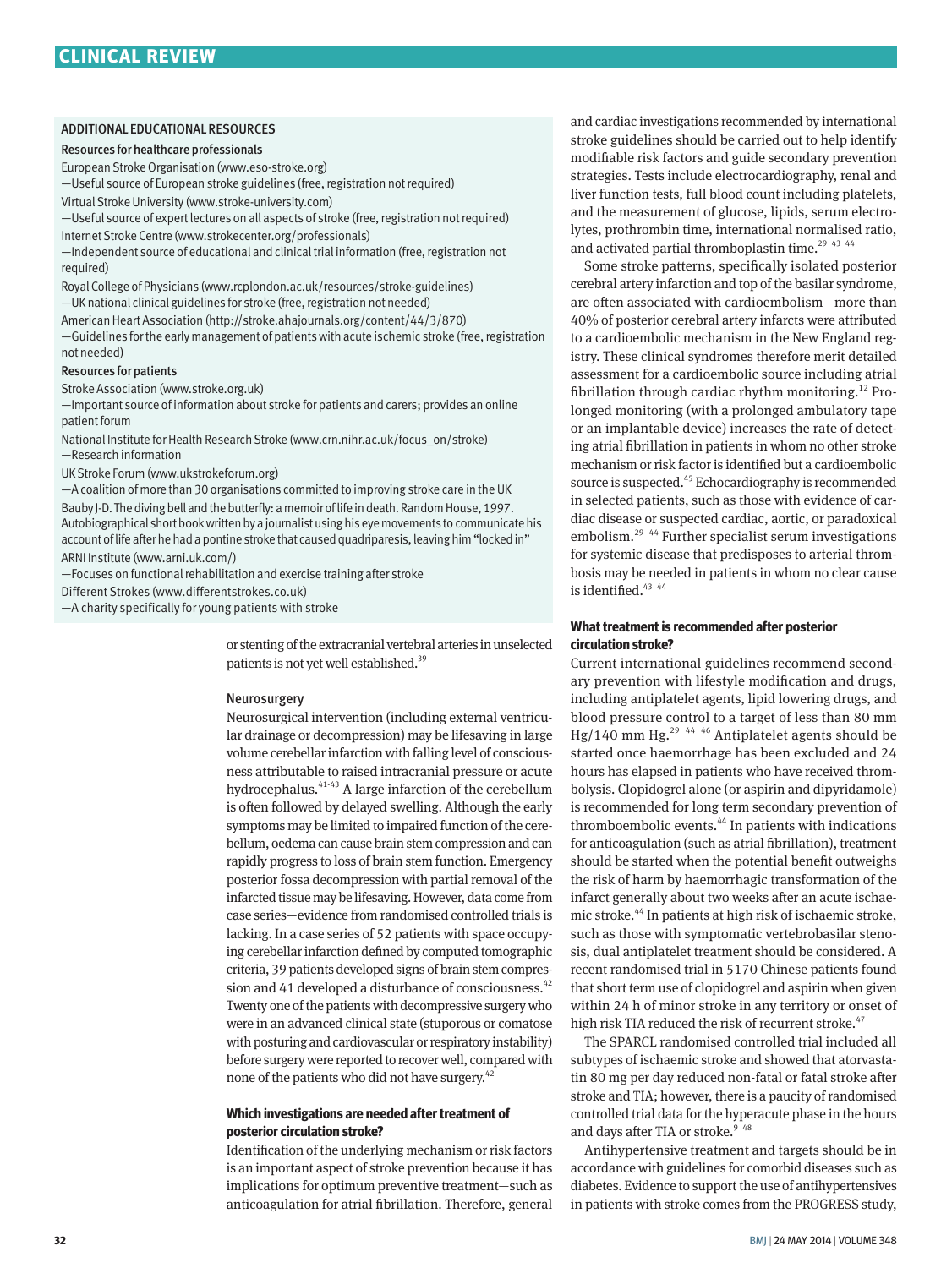# **CLINICAL REVIEW**

## QUESTIONS FOR FUTURE RESEARCH

What are the optimal secondary prevention strategies for posterior circulation stroke, including pharmacological treatments, or endovascular approaches for symptomatic vertebrobasilar stenosis? Does acute endovascular therapy have a role in basilar artery occlusion? Should a longer time window be used for thrombolysis in the posterior circulation?

a randomised controlled trial of a perindopril based regimen in 6105 patients (including those with and without hypertension) with previous stroke or TIA, which showed a 28% relative risk reduction for stroke.<sup>46</sup>

## **Which patients are at highest risk of deterioration or recurrence after posterior circulation minor stroke or TIA?**

Patients with basilar occlusion may have a stuttering onset, with fluctuating or resolving symptoms that initially present as TIA but progress after vessel occlusion to devastating brainstem stroke.<sup>21</sup> Between 55% and 63% of patients with basilar artery occlusion have prodromal TIAs, minor strokes, or other symptoms, which are more common with atherosclerotic than embolic occlusions.<sup>22</sup> Patients with acute basilar artery occlusion have high mortality rates of 41-95% in natural history studies or studies of intravenous thrombolysis, with mortality rates being highest when there is no recanalisation.<sup>22</sup>  $32$  In survivors with poor recanalisation, severe disability (for example, the locked-in syndrome) is common. In a single centre case series of 50 consecutive patients with angiographically confirmed basilar artery occlusion treated with intravenous thrombolysis, none of those with failed recanalisation who survived were living independently at three months.<sup>49</sup> For patients with symptomatic vertebrobasilar stenosis, the risk of recurrent stroke is almost 25% in the first 90 days.<sup>6</sup>

It is therefore crucial to be able to identify which patients are at highest risk of early recurrent stroke, both for triage purposes and for optimum management. If ongoing studies of vertebrobasilar stenosis demonstrate the efficacy of endovascular treatment, identification of high risk patients may be increasingly necessary.<sup>50 51</sup> Unfortunately, no specific dedicated prediction rule for identifying patients at highest risk of stroke after posterior circulation TIA or minor stroke currently exists. The ABCD2 clinical prediction score (Age, Blood pressure, Clinical symptoms (such as speech disturbance or weakness), Duration of symptoms and Diabetes) for use in TIA has not been specifically validated in vertebrobasilar territory TIA. However, one observational hospital based series showed that 30% of patients with recurrent posterior circulation events within the first 90 days after stroke or TIA were not identified as being high risk using the ABCD2 score.<sup>5 52 53</sup>

Registry data from New England in the US have shown an overall 30 day mortality of 3.6% in posterior circulation stroke, with embolic mechanism, distal territory location, and basilar artery occlusive disease carrying the worst prognosis.12

#### **What is on the horizon for posterior circulation stroke?**

Outstanding research questions remain regarding acute phase management, secondary prevention, and risk prediction.

Treatment time windows in acute basilar occlusion and different treatment strategies should be tested against each other in randomised trials. The BASICS trial—a randomised controlled multicentre open label phase III intervention trial with blinded outcome assessment, investigating the efficacy and safety of additional intra-arterial treatment (within six hours of symptom onset) after intravenous thrombolysis in patients with basilar artery occlusion-is currently recruiting patients.

The management of posterior circulation large artery disease in patients with vertebrobasilar stenosis, especially among patients with TIA and minor stroke, is an area of active research and interest. Current studies include a multicentre randomised controlled open prospective clinical trial of vertebral artery stenting versus best medical treatment.<sup>50</sup><sup>51</sup>

Thanks to Annemarie O'Flynn (general physician) for her comments on the review article.

Contributors: Both authors helped plan and write the article and in the literature search. DW is also responsible for the illustrations and is guarantor.

Competing interests: ÁM reports salary funding from the Health Service Executive (HSE) Ireland/Dr Richard Steeven's scholarship, and has received unrestricted educational grants towards travel and accommodation costs for attendance at conferences from Boehringer Ingelheim, Pfizer Healthcare, Lundbeck, and Biogen Idec. DW reports educational grants from Allergan; he also receives research support from the Stroke Association and the British Heart Foundation. Part of this work was undertaken at UCLH/UCL which received a proportion of funding from the Department of Health's NIHR Biomedical Research Centres funding scheme.

Provenance and peer review: Commissioned; externally peer reviewed.

- 1 Flossmann E, Rothwell PM. Prognosis of vertebrobasilar transient ischaemic attack and minor stroke. *Brain* 2003;126:1940-54.
- 2 Kuruvilla A, Bhattacharya P, Rajamani K, Chaturvedi S. Factors associated with misdiagnosis of acute stroke in young adults. *J Stroke Cerebrovasc Dis* 2011;20:523-7.
- 3 Dewey HM, Sturm J, Donnan GA, Macdonell RA, McNeil JJ, Thrift AG; North East Melbourne Stroke Incidence Study. Incidence and Outcome of Subtypes of Ischaemic Stroke: Initial Results from the North East Melbourne Stroke Incidence Study (NEMESIS). *Cerebrovasc Dis* 2003;15:133-9.
- 4 Paul NL, Simoni M, Rothwell PM; Oxford Vascular Study. Transient isolated brainstem symptoms preceding posterior circulation stroke: a populationbased study. *Lancet Neurol* 2013;12:65-71.
- 5 Gulli G, Markus HS. The use of FAST and ABCD2 scores in posterior circulation, compared with anterior circulation, stroke and transient ischemic attack. *J Neurol Neurosurg Psychiatry* 2012;83:228-9.
- 6 Gulli G, Marquardt L, Rothwell PM, Markus HS. Stroke risk after posterior circulation stroke/transient ischemic attack and its relationship to site of vertebrobasilar stenosis: Pooled data analysis from prospective studies. *Stroke* 2013;44:598-604.
- 7 Tao WD, Liu M, Fisher M, Wang DR, Li J, Furie KL, et al. Posterior versus anterior circulation infarction: how different are the neurological deficits? *Stroke* 2012;43:2060-5.
- 8 Oppenheim C, Stanescu R, Dormont D, Crozier S, Marro B, Samson Y, et al. False-negative diffusion-weighted MR findings in acute ischemic stroke. *AJNR Am J Neuroradiol* 2000;21:1434-40.
- Merwick Á, Albers GW, Arsava EM, Ay H, Calvet D, Coutts SB, et al. Reduction in early stroke risk in carotid stenosis with transient ischemic attack associated with statin treatment. *Stroke* 2013;44:2814-20.
- 10 Flossmann E, Redgrave JN, Briley D, Rothwell PM. Reliability of clinical diagnosis of the symptomatic vascular territory in patients with recent transient ischemic attack or minor stroke. *Stroke* 2008;39:2457-60.
- 11 Savitz SI, Caplan LR. Vertebrobasilar disease. *N Engl J Med* 2005;352:2618. 12 Caplan LR, Wityk RJ, Glass TA, Tapia J, Pazdera L, Chang HM, et al. New England
- Medical Center posterior circulation registry. *Ann Neurol* 2004;56:389. 13 Gulli G, Khan S, Markus HS. Vertebrobasilar stenosis predicts high early recurrent stroke risk in posterior circulation stroke and TIA. *Stroke* 2009;40:2732-7.
- 14 Marquardt L, Kuker W, Chandratheva A, Geraghty O, Rothwell PM. Incidence and prognosis of ≥50% symptomatic vertebral or basilar artery stenosis: prospective population-based study. *Brain* 2009;132:982-8.
- 15 Schievink Wl. Spontaneous dissection of the carotid and vertebral arteries. *N Engl J Med* 2001;344:898-906.
- 16 Lou M, Caplan LR. Vertebrobasilar dilatative arteriopathy (dolichoectasia). *Ann N Y Acad Sci* 2010;1184:121-33.
- 17 Ad Hoc Committee National Institute of Neurological and Communicative Disorders and Stroke. A classification and outline of cerebrovascular diseases. II. *Stroke* 1975;6:564-616.
- 18 Searls DE, Pazdera L, Korbel E, Vysata O, Caplan LR. Symptoms and signs of posterior circulation ischemia in the New England Medical Center posterior circulation registry. *Arch Neurol* 2012;69:346.
- 19 Kattah JC, Talkad AV, Wang DZ, Hsieh YH, Newman-Toker DE. HINTS to diagnose stroke in the acute vestibular syndrome: three-step bedside oculomotor examination more sensitive than early MRI diffusion-weighted imaging. *Stroke* 2009;40:3504-10.
- 20 Caplan L. Posterior circulation ischemia: then, now, and tomorrow. The Thomas Willis lecture-2000. *Stroke* 2000;31:2011-23.
- 21 Von Campe G, Regli F, Bogousslavsky J. Heralding manifestations of basilar artery occlusion with lethal or severe stroke *J Neurol Neurosurg Psychiatry* 2003;74:1621-6.
- 22 Mattle HP, Arnold M, Lindsberg PJ, Schonewille WJ, Schroth G. Basilar artery occlusion. *Lancet Neurol* 2011;10:1002-14.